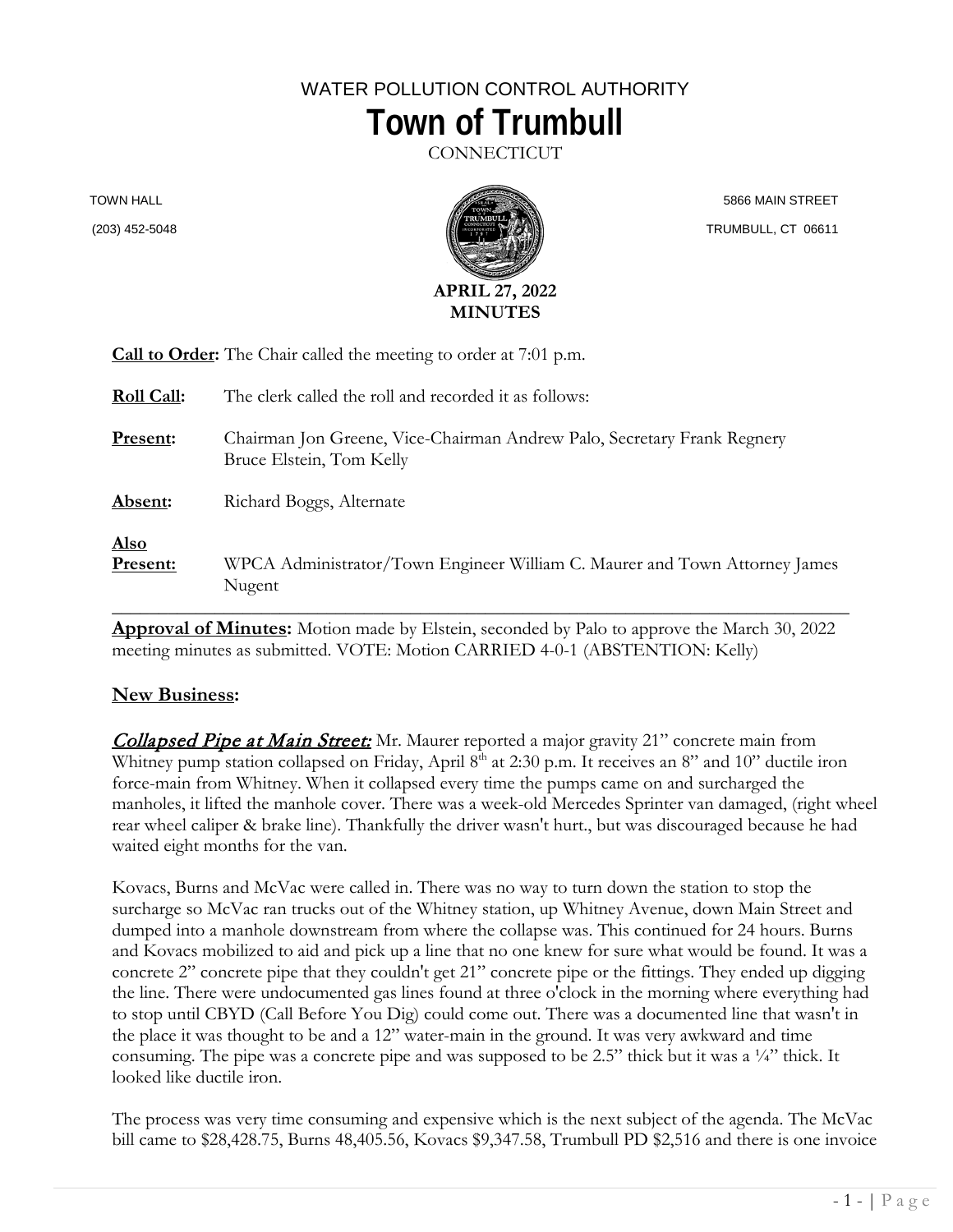that he did not receive yet from Monroe PD but does not expect it to exceed \$2,000. In total it came to about \$90,697.89

This is a 21" line which appears to have very low pitch, the line has been video'd, Mr. Maurer shared his screen of the video. Mr. Maurer is not aware of insurance to cover the collapse, but there may be for the damage to the van.

The pipe was installed in 1982. Part of the problem was there was a lot of hydrogen sulfide in the line and concrete doesn't get along with that and it was a shallowly pitched pipe and at times was full of sewage which creates hydrogen sulfide. Mr. Maurer shared his screen of the pipe showing how the concrete had been eaten away exposing the rebar. They were able to slip in an 18" pvc pipe that fit inside the pipe, because they couldn't keep the McVac trucks running forever. The whole line and the manhole will have to be lined. The pipe run is far, they were able to follow it to Lake Avenue and Bittersweet. They may have oversized the pipe at 21" so they did not have to go deeper and avoid hitting ledge, but this needs further research. The gravity line is at risk for as long as it is. It may not end up being the whole line, it may be only where it is very shallow and there is an accumulation of hydrogen sulfide gasses. When they video'd further down they see scaling and some aggregate but not to the extent of this area. Concrete will do this and suggested being proactive and look at this line carefully. This pipe was approximately 10'-12' deep, the road was thick almost 12" thick on Main Street, the traffic did not cause the pipe to collapse.

Mr. Maurer confirmed the image of the pipe showing the rebar represents at least half of the pipe is gone. There is an on-call vendor with the town that lines pipe and is going to get a price from them and will see where they will go from there. One of the challenges will be how to handle the transition from the 18" pipe just slipped in to the 21", it may need a special liner. He will consult with Wright Pierce and the pipeline people to see what economical solution can be done. There is one section 20' long that is the worst, the other sections don't show the rebar, possibly they will replace the 20' and reline the rest. They plan to video a lot more of the lines from these pump stations especially the concrete lines because of the hydrogen sulfide effect. One of the questions for Wight Pierce is if having less capacity with an 18" line be a problem in the future, they do seem to think it was oversized. The Chair noted they may be pushing the boundaries a little but should still have excess capacity with an 18" line. Mr. Maurer stated if the rest is 21" and only leave a short section at 18" that may work. They will need to look into this further and report back.

### Approval of Collapsed Pipe Invoices:

Mr. Maurer explained the extraordinary account would cover the Burns invoice and there is \$400,000 in the capital outlay account for inspection, construction of high pressure force main. This is part of a high pressure force-main, it is the first run out, it is an integral part of the forcemain. Attorney Nugent concurred.

It was explained the Monroe Police Department invoice for police traffic detail had not been received yet and could need to be approved as a "not-to-exceed" amount.

Moved by Palo, seconded by Elstein to approve payment of Burns Construction Inv. # 7 C/O #1 in the amount of \$48,405.56 from Extraordinary Items 20100000-578805. VOTE: Motion CARRIED by unanimous consent.

Moved by Palo, seconded by Kelly to approve payment of the following McVac Environmental Invoices in the total amount of \$28,428.75 from Capital Outlay 20100000-581888, (all McVac Environmental represent a vac-truck with operator): #2630392 dated 04/08/2022 in the amount of 5685.75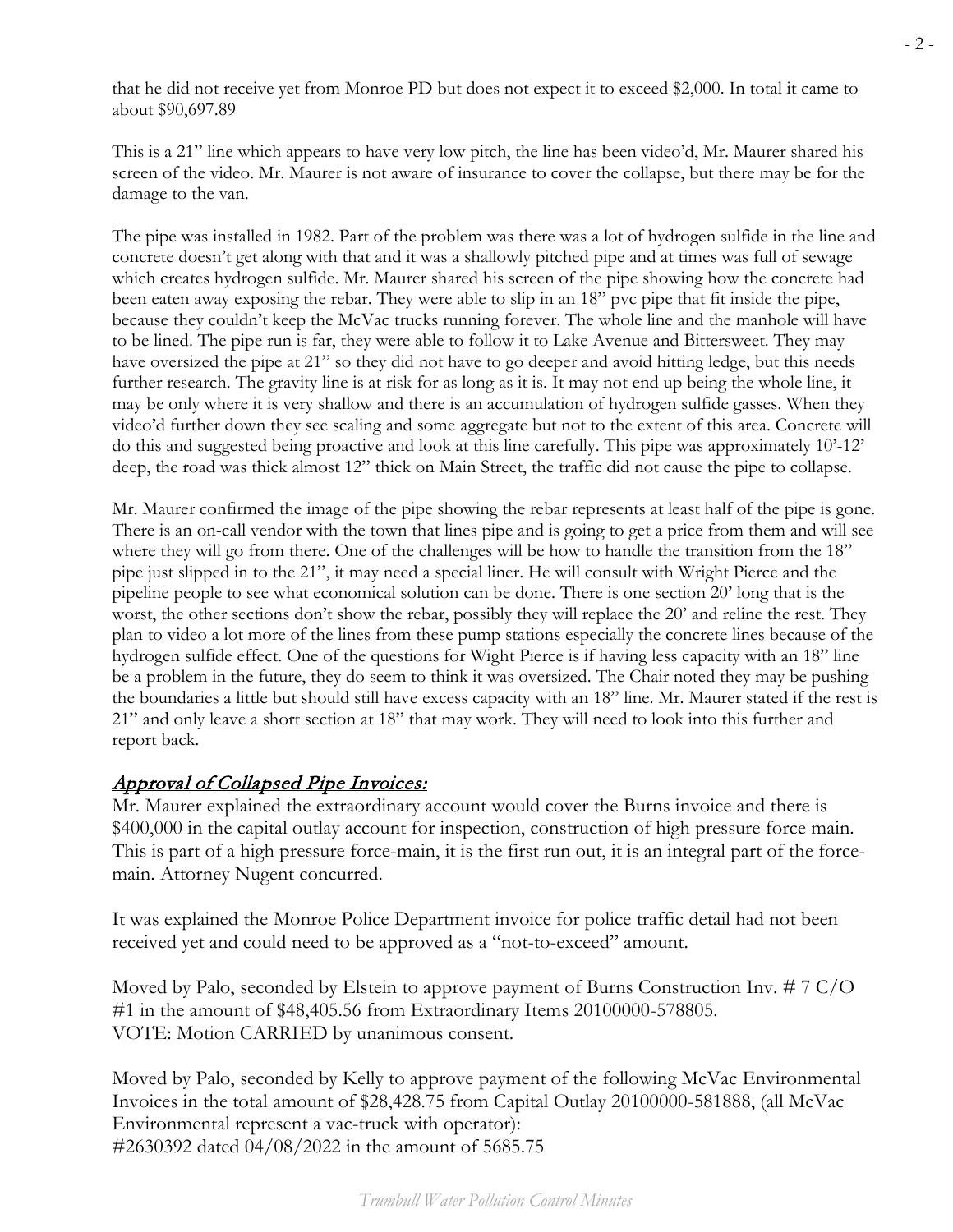#2630391 dated 04/08/2022 in the amount of 5685.75 #2630390 dated 04/08/2022 in the amount of 5685.75 #2630389 dated 04/08/2022 in the amount of 5685.75 #2630388 dated 04/08/2022 in the amount of 5685.75 VOTE: Motion CARRIED by unanimous consent.

Moved by Regnery, seconded by Kelly to approve payment of the Trumbull Police Department Invoice #10451 dated 04/20/2022 in the amount of \$2516.00 from Capital Outlay 20100000- 581888. VOTE: Motion CARRIED by unanimous consent.

Moved by Regnery, seconded by Kelly to approve payment of the Monroe Police Department police detail invoice not to exceed \$2,000 from Capital Outlay 20100000-581888. VOTE: Motion CARRIED by unanimous consent.

Moved by Elstein, seconded by Regnery to approve the Kovacs Construction Corp. Invoice #F-2924 dated 4-21-2022 in the amount of \$9,347.58 from Capital Outlay 20100000-581888, representing the repair of the Whitney Avenue pump station force main manhole & 25' of influent pipe. VOTE: Motion CARRIED unanimously.

**Year-To-Date Budget Report:** Mr. Maurer reviewed the report with the commission and noted the budget is overall in good shape, they had not spent anything from the extraordinary items line item until April  $8<sup>th</sup>$ . More used to be budgeted in that account but has been reduced over time based on historical usage. The sanitary sewer system is an expensive infrastructure and do need to use this account when something like this happens, (pipe collapse).

The only two other budget issues are:

- More money was spent on heat than anticipated and;
- The overtime account is over budget by \$5,700 to date.

There are other line items that are under budget, a transfer can be done instead of a supplemental to cover the accounts over budget. Overall the budget is fine.

Money collected from the new projects in town is deposited into the miscellaneous revenue account 20100000-480002. It may at the end of the year go into the Retained Earnings but that would need to be confirmed with the finance director.

**FY2022-2023 Budget Update:** Mr. Maurer explained the first step of the budget process is the budget is vetted by the First Selectman's, the next step is the BOF reviews and submits their recommended budget to the Town Council. The Town Council Finance Committee reviews a vets it and it then goes to the full Council for approval next week. To date the WPCA budget is unchanged from what we originally submitted. The final vote is on May 2, 2022.

### **Old Business:**

**Beardsley Force Main Update:** Mr. Maurer reported there is a pre-bid meeting tomorrow, the bid is out on the street and are waiting for the mandatory walk-through with the bidders. The bid is due May 14th. They don't know how many bidders there will be yet, tomorrow's walkthrough will be a good indication.